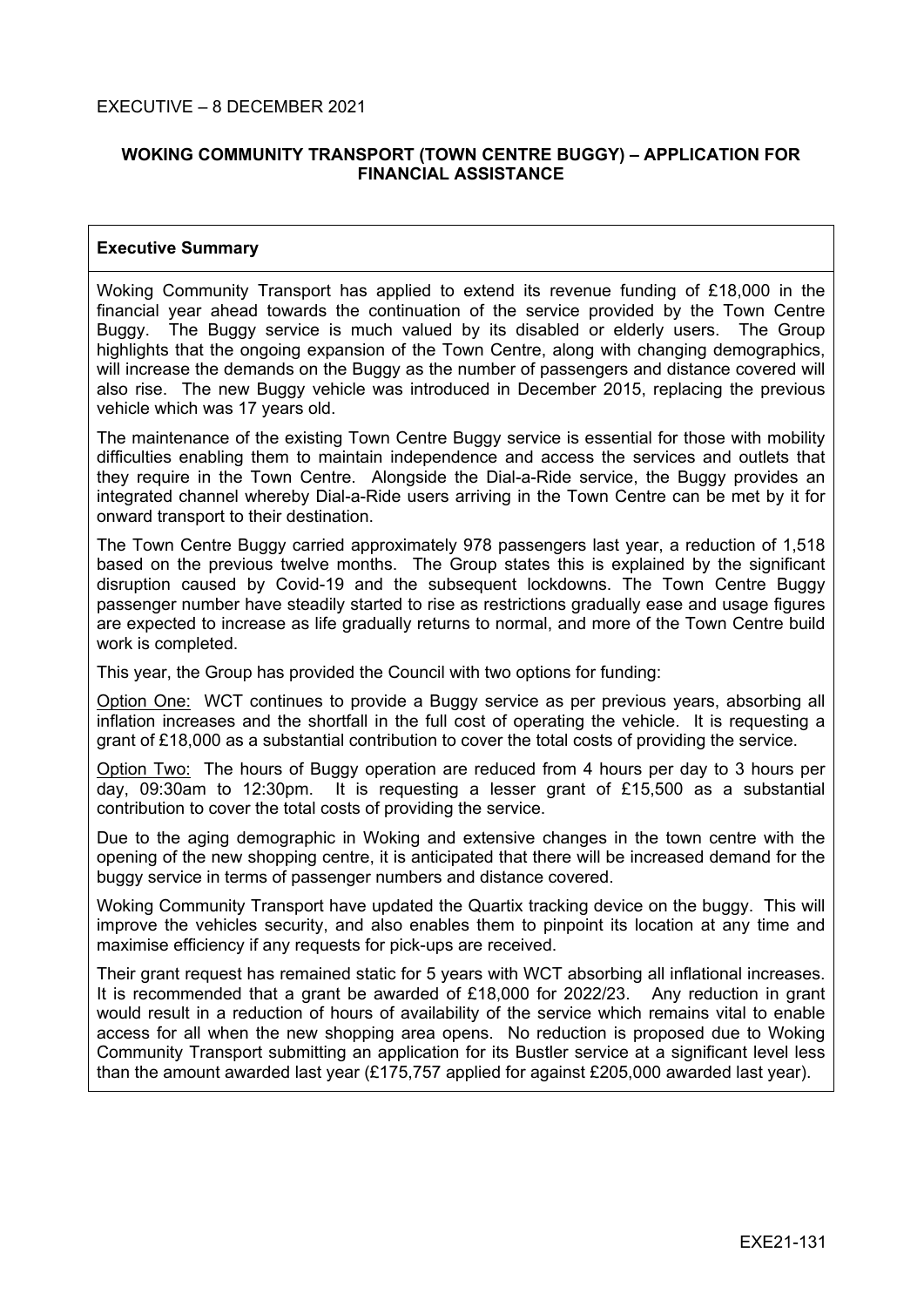# **Woking Community Transport (Town Centre Buggy) – Application For Financial Assistance**

| <b>Recommendations</b>            |                                                                                                                                                                                                                                                                                                                                                                                                                                                                                                                                                                                                                                                              |  |
|-----------------------------------|--------------------------------------------------------------------------------------------------------------------------------------------------------------------------------------------------------------------------------------------------------------------------------------------------------------------------------------------------------------------------------------------------------------------------------------------------------------------------------------------------------------------------------------------------------------------------------------------------------------------------------------------------------------|--|
| The Executive is<br>requested to: | <b>RESOLVE That, subject to the outcome of the Council's budgetary</b><br>process, a grant of £18,000 be awarded from the Community Grants<br>Budget to assist towards the costs of the Town Centre Buggy service<br>operated by Woking Community Transport.                                                                                                                                                                                                                                                                                                                                                                                                 |  |
| <b>Reason for Decision</b>        | To enable Woking Community Transport to continue to provide the<br>Town Centre Buggy service in Woking.                                                                                                                                                                                                                                                                                                                                                                                                                                                                                                                                                      |  |
| Confirmation of funding           | This award is provisionally made on the expectation that the Council's<br>budgets for revenue and capital projects remain at the same level<br>allocated for the current financial year. The Council's overall budget,<br>including the sums allocated for community grants, will be determined<br>by Council at its meeting on 10 February 2022. In the event the grant<br>budgets are set at the anticipated levels, confirmation of the Council's<br>support will be sent to successful applicants. Groups should not plan<br>for the 2022/23 funding until this confirmation has been received.                                                          |  |
| Conditions                        | <b>Accounts.</b> The Organisation must submit audited accounts for the<br>year in which the grant is awarded, including an income and<br>expenditure account and balance sheet. Please note that accounts<br>for other years may also be required.                                                                                                                                                                                                                                                                                                                                                                                                           |  |
|                                   | Monitoring Information. The Organisation must submit quarterly<br>monitoring information as a measure of its achievements. Failure to<br>provide details will jeopardise the award. E-mail requests will be sent<br>to the applicant on a quarterly basis.                                                                                                                                                                                                                                                                                                                                                                                                   |  |
|                                   | <b>Publicity.</b> Where possible, the Organisation is required to publicise<br>the support received from Woking Borough Council, including on all<br>literature and leaflets produced.                                                                                                                                                                                                                                                                                                                                                                                                                                                                       |  |
|                                   | <b>Payments.</b> Unless exceptional circumstances exist all invoices must<br>be received quarterly with details of the costs incurred and monitoring<br>information for the previous quarter.                                                                                                                                                                                                                                                                                                                                                                                                                                                                |  |
|                                   | <b>Payment Period.</b> Final quarter claims must be made by the second<br>week in March. Unclaimed awards will not be available at a later date<br>unless exceptional circumstances can be demonstrated to the Council<br>before the end of the award year.                                                                                                                                                                                                                                                                                                                                                                                                  |  |
|                                   | <b>Joint Working.</b> WBC expects the Organisation to engage positively<br>on health and wellbeing multi-agency joint work affecting Woking.<br>Groups which refuse may place their Council support at risk, e.g.<br>grant, concessionary rent and other assistance.                                                                                                                                                                                                                                                                                                                                                                                         |  |
|                                   | Homelessness Reduction Act 2017. With the introduction of new<br>legislation from April 2018, the Council will expect the support of<br>partner agencies in identifying people at risk of homelessness as early<br>as possible to maximise the opportunities to prevent such. Partner<br>agencies / organisations will be expected to be engaged in joint<br>working arrangements to assist in finding suitable housing and<br>support solutions, and where appropriate to undertake and respond to<br>the new 'duty to refer'. Groups which do not support this new<br>legislation and way of working positively, may put their Council<br>support at risk. |  |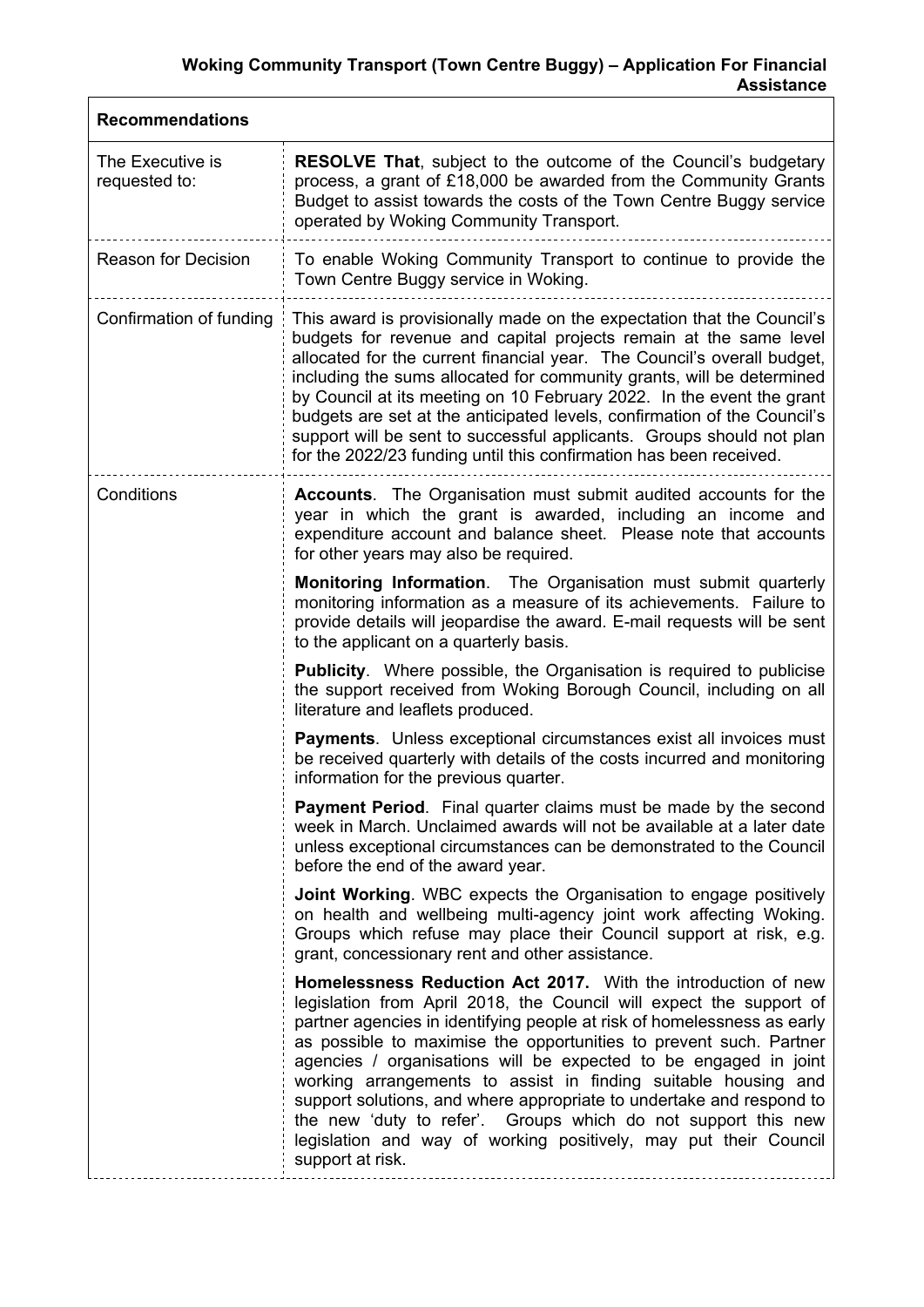**Woking Community Transport (Town Centre Buggy) – Application For Financial Assistance**

| Performance Indicators | <b>Users.</b> The Organisation to provide a breakdown of the users in the<br>past quarter.                                                                                                                                                                                                                                                                                                                                                                                                |
|------------------------|-------------------------------------------------------------------------------------------------------------------------------------------------------------------------------------------------------------------------------------------------------------------------------------------------------------------------------------------------------------------------------------------------------------------------------------------------------------------------------------------|
|                        | <b>Publicity.</b> The Organisation to advise how the Council's support has<br>been publicised over the last quarter.                                                                                                                                                                                                                                                                                                                                                                      |
|                        | <b>Statement of Use.</b> The Organisation to provide a statement stating<br>the use to which the grant money has been put.                                                                                                                                                                                                                                                                                                                                                                |
| <b>Future Support</b>  | The financial pressure on the Council's budgets is expected to<br>continue in the coming years and accordingly the overall level of<br>support available in future years may be reduced. The applicant is<br>therefore to be advised that the award of funding for 2022/23 does not<br>imply that a similar application in 2023/24 would be supported. In<br>particular, it is emphasised that the Council is unlikely to be in a<br>position to award any sums above the 2022/23 levels. |
|                        | In view of this, the applicant is to be advised to ensure that<br>contingency plans for the Group's operations for 2023/24 have been<br>drawn up in the event that the Council is unable to continue its support<br>beyond April 2023. All applicants are strongly recommended to<br>pursue alternative sources of funding and are encouraged to approach<br>Woking Borough Council's Community Support Team for advice and<br>support.                                                   |

#### **The Executive has authority to determine the above recommendations.**

#### **Background Papers:**

2022/23 Application Form.

#### **Reporting Person:**

Julie Fisher, Chief Executive Extn: 3301, Email: julie.fisher@woking.gov.uk

#### **Contact Person:**

Frank Jeffrey, Head of Democratic Services Extn: 3012, Email: frank.jeffrey@woking.gov.uk

Doug Davern, Democratic Services Officer Extn: 3018, Email: doug.davern@woking.gov.uk

#### **Portfolio Holder:**

Cllr Simon Ashall Email: cllrsimon.ashall@woking.gov.uk

# **Shadow Portfolio Holder:**

Cllr Will Forster Email: cllrwill.forster@woking.gov.uk

### **Date Published:**

30 November 2021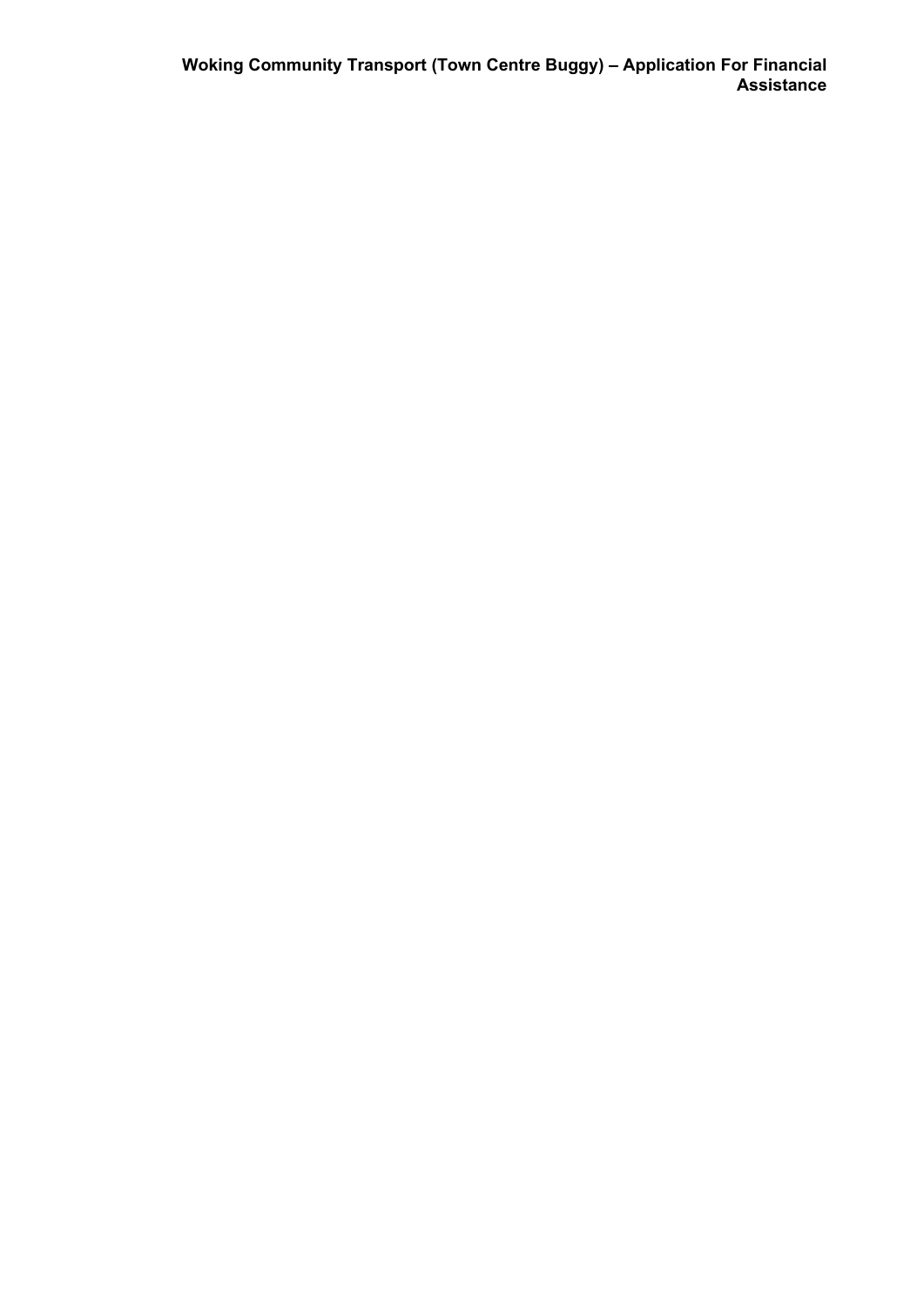| 1.0 Summary of Application |                                                                                                                                                                                                                                                                                                                                                                                                                                                                                                                                                                                                                                                                                                                    |  |
|----------------------------|--------------------------------------------------------------------------------------------------------------------------------------------------------------------------------------------------------------------------------------------------------------------------------------------------------------------------------------------------------------------------------------------------------------------------------------------------------------------------------------------------------------------------------------------------------------------------------------------------------------------------------------------------------------------------------------------------------------------|--|
| 1.1 Status and Aims        | Woking Community Transport (WCT) was founded in 1991 and is a<br>registered society under the Cooperative and Community Benefit<br>Societies Act 2014 regulated by the FCA. It is accepted by HMRC as<br>having exempt charitable status. The Group provides accessible door<br>to door transport to those who would otherwise be socially excluded<br>because of poverty, disability or age.                                                                                                                                                                                                                                                                                                                      |  |
|                            | It is based in Woking and relies upon grants from Woking Borough<br>Council and Surrey County Council to provide Dial-a-Ride, Centre and<br>Group transport services. Additionally, under contract, the Group<br>provides services to SCC (Home to School (Send) and Adult &<br>Community Care) and is working with the North West Surrey Clinical<br>Commissioning Group and the South Central Ambulance Trust in<br>respect of Hospital related non-emergency patient transport.                                                                                                                                                                                                                                 |  |
|                            | WCT also delivers transport services for Woking Community Hospital,<br>the Bedser Hub and similar Hub services at Ashford and Walton<br>Hospitals, and transport on behalf of Woking Adult Social Services.<br>The Hubs provide proactive and reactive care for older people with<br>frailty and multiple long-term conditions who are registered with a<br>Woking GP. The service is provided by an integrated team of health,<br>mental health and social care staff. It is an innovative, multi-<br>disciplinary model that has received local and national praise for the<br>benefits it has delivered for patients and the local health system<br>overall.<br>The Charity also manages the Town Centre Buggy. |  |
| 1.2 Employees              | 84. 45 of the staff are employed as drivers, with 19 as Passenger<br>Assistants, 15 as Office Staff and 5 as Garage Staff. 16 members of<br>staff are full-time (over 35 hours), 50 are part-time (10-35 hours) and<br>18 are on casual contracts.                                                                                                                                                                                                                                                                                                                                                                                                                                                                 |  |
| 1.3 Volunteers             | 4. There are two types of volunteer at the Charity:                                                                                                                                                                                                                                                                                                                                                                                                                                                                                                                                                                                                                                                                |  |
|                            | Directors take an active role within the organisation, travelling on<br>vehicles to monitor the service, producing policies, accounts and<br>general governance of the society.                                                                                                                                                                                                                                                                                                                                                                                                                                                                                                                                    |  |
|                            | Drivers work on group transport to provide reduced cost services to<br>local groups including schools, sports teams, assisted living home<br>groups, local Charities, Centres for the Community (day trips for the<br>elderly or to the Centres for activities) and occasional ad hoc requests<br>from the Borough Council.                                                                                                                                                                                                                                                                                                                                                                                        |  |
| 1.4 Clients/Users          | 3,298, comprising:                                                                                                                                                                                                                                                                                                                                                                                                                                                                                                                                                                                                                                                                                                 |  |
|                            | 1,029 male                                                                                                                                                                                                                                                                                                                                                                                                                                                                                                                                                                                                                                                                                                         |  |
|                            | 2,269 female                                                                                                                                                                                                                                                                                                                                                                                                                                                                                                                                                                                                                                                                                                       |  |
|                            | 2,318 disabled                                                                                                                                                                                                                                                                                                                                                                                                                                                                                                                                                                                                                                                                                                     |  |
|                            | 3,298 resident in Woking                                                                                                                                                                                                                                                                                                                                                                                                                                                                                                                                                                                                                                                                                           |  |
|                            | 7 aged 11-18                                                                                                                                                                                                                                                                                                                                                                                                                                                                                                                                                                                                                                                                                                       |  |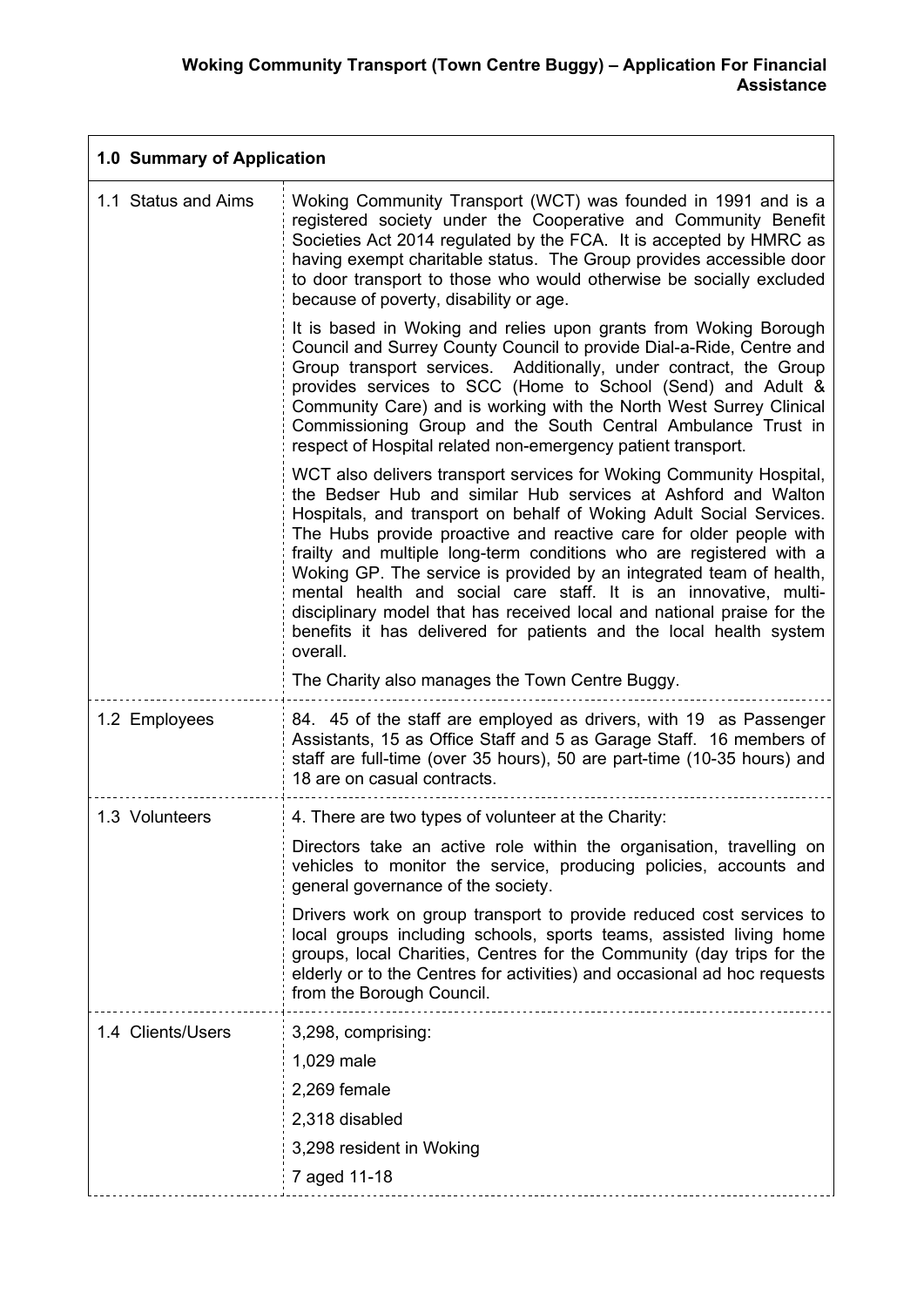**Assistance**

|                       | 331 aged 19-65                                                                                                                                                                                                                                                                                                                                                                                                                                                                                            |  |
|-----------------------|-----------------------------------------------------------------------------------------------------------------------------------------------------------------------------------------------------------------------------------------------------------------------------------------------------------------------------------------------------------------------------------------------------------------------------------------------------------------------------------------------------------|--|
|                       | 2,957 aged 65+                                                                                                                                                                                                                                                                                                                                                                                                                                                                                            |  |
|                       | The Town Centre Buggy is provided to users free of charge.                                                                                                                                                                                                                                                                                                                                                                                                                                                |  |
|                       | In 2020/21 978 passenger trips were completed in and around the<br>Town Centre, a reduction compared with the previous year's number<br>of trips due to the COVID-19 outbreak and subsequent lockdown. The<br>Buggy has continued to operate throughout the extensive building<br>work being undertaken within and around the Town Centre, and a<br>large increase in passenger numbers is foreseen once the work has<br>been completed.                                                                  |  |
| 1.5 Members           | The users of the service are also stated to be Members.                                                                                                                                                                                                                                                                                                                                                                                                                                                   |  |
| 1.6 Sum Requested     | £18,000 (Revenue)                                                                                                                                                                                                                                                                                                                                                                                                                                                                                         |  |
| 1.7 Project           | With the demands of changing demographics and the extensive<br>changes to the shopping area in the Town Centre that are currently in<br>hand, Woking Community Transport expects that the demands on the<br>Buggy in terms of the numbers of passengers and distances covered<br>will increase. The Group is therefore requesting to extend its existing<br>grant of £18,000 as a substantial contribution to cover the revenue<br>costs of providing the service (after deducting expected fundraising). |  |
|                       | The Town Centre Buggy is operated for five days a week (Monday to<br>Friday) between 9.30am and 1.30pm. It provides an integrated<br>service whereby Dial-a-Ride users arriving in the Town Centre can be<br>met by it for onward transport to their destination.                                                                                                                                                                                                                                         |  |
|                       | It is worthy of note that a Quartix tracking device has been installed on<br>the Buggy, which improves vehicle security and enables its location to<br>be pinpointed should telephone requests be received for a pick up.<br>Additionally, ease of access has been improved through a second<br>telephone number through which the Buggy can be reached. These<br>improvements have been funded by Woking Community Transport<br>and have not been included within the grant request.                     |  |
|                       | This year, the Group has provided the Council with two options for<br>funding:                                                                                                                                                                                                                                                                                                                                                                                                                            |  |
|                       | Option One: WCT continues to provide a Buggy service as per<br>previous years, absorbing all inflation increases and the shortfall in the<br>full cost of operating the vehicle. It is requesting a grant of £18,000 as<br>a substantial contribution to cover the total costs of providing the<br>service.                                                                                                                                                                                               |  |
|                       | Option Two: The hours of Buggy operation are reduced from 4 hours<br>per day to 3 hours per day, 09:30am to 12:30pm. It is requesting a<br>lesser grant of £15,500 as a substantial contribution to cover the total<br>costs of providing the service.                                                                                                                                                                                                                                                    |  |
| 1.8 Cost breakdown:   | The budget is set out at section 2.1.                                                                                                                                                                                                                                                                                                                                                                                                                                                                     |  |
| 1.9 Community Benefit | The Town Centre Buggy carried approximately 978 passengers last<br>year. This is a reduction of 1,518 based on the previous twelve<br>months. The Group sees this as being explained by the significant<br>disruption caused by Covid-19 and the subsequent lockdowns. The<br>Town Centre Buggy passenger number have steadily started to rise                                                                                                                                                            |  |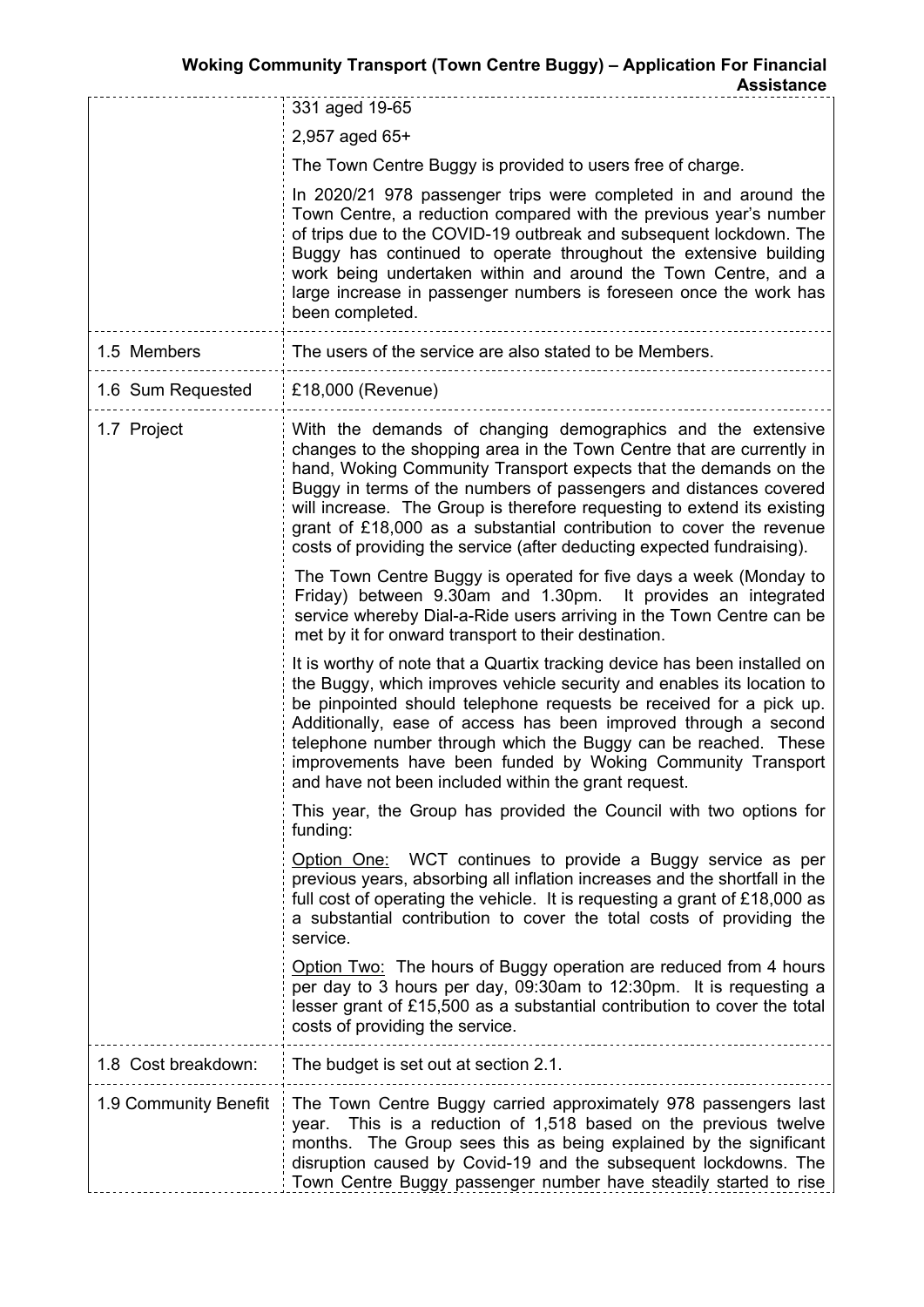|                      | ASSISLAIIUU<br>as restrictions gradually ease and usage figures are expected to<br>increase as life gradually returns to normal, and more of the Town<br>Centre build work is completed.<br>Users vary greatly in age, ethnicity and disability but all have<br>significantly reduced mobility and welcome the help they receive in<br>accessing the Town Centre and its facilities. For many, it enables<br>them to shop and bank independently as well as accessing other<br>amenities. Population trends, along with the Bustler's increasing<br>membership, means that the need for the service is likely to increase.                                                                                                    |
|----------------------|-------------------------------------------------------------------------------------------------------------------------------------------------------------------------------------------------------------------------------------------------------------------------------------------------------------------------------------------------------------------------------------------------------------------------------------------------------------------------------------------------------------------------------------------------------------------------------------------------------------------------------------------------------------------------------------------------------------------------------|
| 1.10 Covid-19 Impact | Throughout the pandemic, WCT has continued to provide a Dial-a-<br>Ride and Community Centre service at a reduced level due to an<br>initial reduction in demand resulting from the national lockdown, which<br>led to a lower than normal operating cost. However, during the crisis<br>many of the most vulnerable members of the community have found it<br>extremely difficult to get out. This may have been due to shielding,<br>reduced mobility, or not having the means to travel. The Group<br>recognised the difficulty many of its Dial-a-Ride members would have<br>getting to hospital appointments and shops, and introduced a free<br>Dial-a-Ride service to members throughout August and September<br>2020. |
|                      | There have also been increased costs for PPE and the purchase of<br>monitoring devices to check staff and customers' temperatures. It has<br>also invested in a machine to deep clean vehicles, with extra costs<br>from the costs of the chemicals used within the machine.                                                                                                                                                                                                                                                                                                                                                                                                                                                  |
|                      | In addition to the above, WCT was called upon under the emergency<br>callout provision, and has provided several vehicles to SCC for use on<br>the (7 days a week) emergency food delivery service, which included<br>delivering food boxes to Woking residents. It has provided PPE<br>delivery across Surrey, along with home to school transport for key<br>worker children. Its vehicles were also used on NHS staff transport,<br>clinic transport, transporting people for Covid-19 testing, and for the<br>delivery of NHS electronic devices to care homes.                                                                                                                                                           |
|                      | The Group has provided drivers for the Woking Meals on Wheels<br>service, and transported homeless people from the York Road Project<br>to the St Mary's Centre for the Community to undertake project work<br>there. It has supported the Woking Foodbank by collecting supplies<br>from supermarkets, and completed numerous ad hoc requests from<br>WBC, SCC, and the NHS.                                                                                                                                                                                                                                                                                                                                                 |
|                      | Woking Community Transpoort has also provided free shuttle<br>transport in Woking Town Centre from the car park to the vaccination<br>centre and back; assisted the County Council in the delivery of almost<br>8,000 activity bags to 214 primary schools across the county; and<br>supplied vehicles in liaison with NHS vaccination staff to provide<br>mobile vaccination centres for the travellers' community.                                                                                                                                                                                                                                                                                                          |

| 2.0 Financial Background |                                                                        |
|--------------------------|------------------------------------------------------------------------|
| 2.1 Budget               | At the time of the application, the Group held $£277,578$ in the bank. |
|                          | Three new electric vehicles not purchased during the pandemic are      |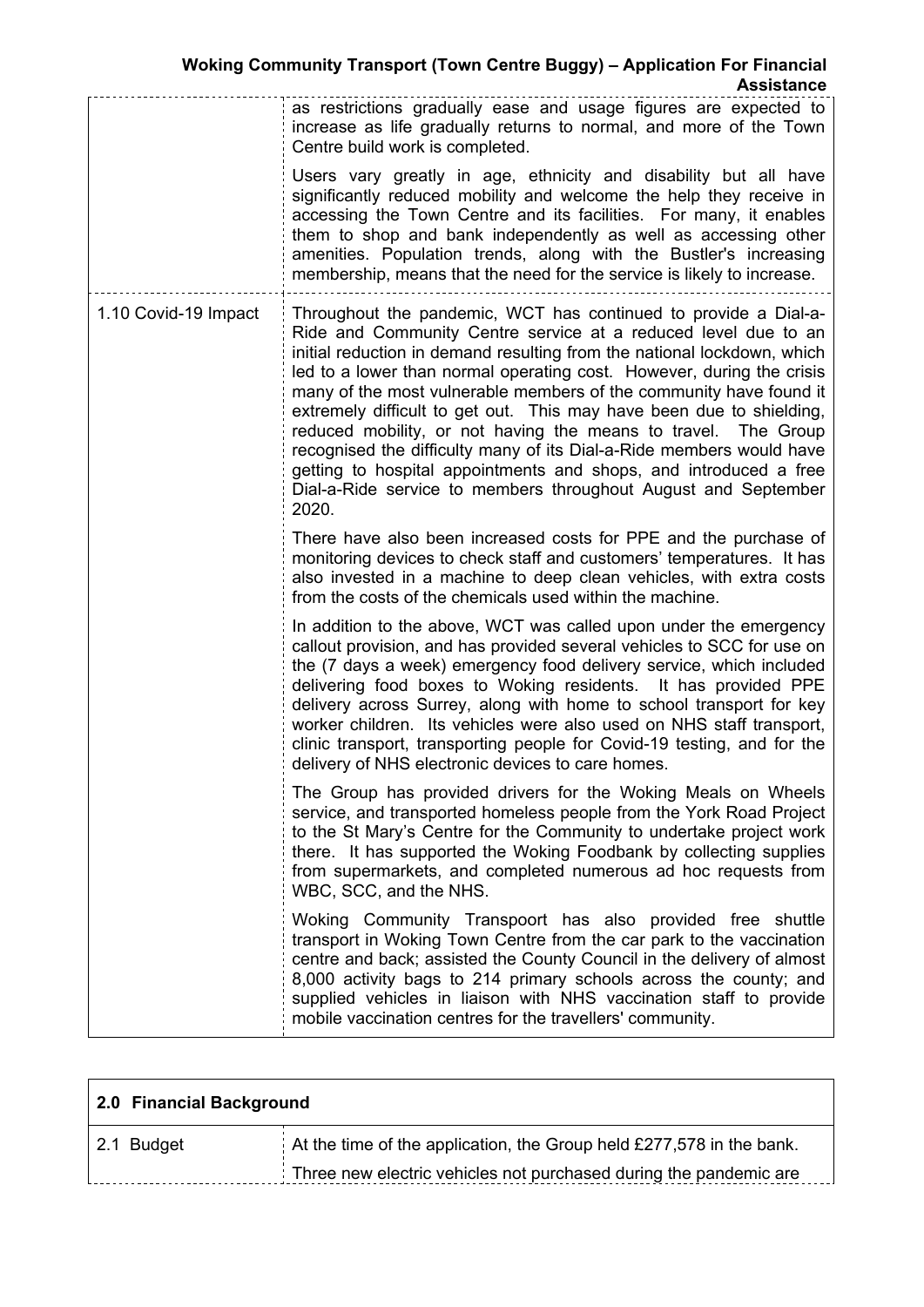|                                         | awaiting delivery at a cost of £82,611 to £98,556 each.                                                                                                                                                                                      |  |
|-----------------------------------------|----------------------------------------------------------------------------------------------------------------------------------------------------------------------------------------------------------------------------------------------|--|
|                                         | The Group has submitted an expenditure budget for the Town Centre<br>Buggy during 2022/23 for 25 hours each week which shows a total<br>cost of £19,200 (including £500 of external fundraising awarded).                                    |  |
| 2.2 Accounts                            | The Group has submitted accounts for 2020/21. The Income and<br>Expenditure account shows a surplus for the financial year of<br>£463,478 (£71,287 in 2019/20). The sum of £1,160,478 was carried<br>forward at the end of the 2020/21 year. |  |
| 2.3 Support over the<br>past five years | $2021/22 - £18,000$<br>$2020/21 - £18,000$<br>$2019/20 - £18,000$<br>$2018/19 - £18,000$<br>$2017/18 - £18,000$                                                                                                                              |  |

| 3.0 Assessment of Application |                                                                                                                                                                                                                                                                       |       |
|-------------------------------|-----------------------------------------------------------------------------------------------------------------------------------------------------------------------------------------------------------------------------------------------------------------------|-------|
| 3.1 Key Information           | Constitution<br>$\circ$                                                                                                                                                                                                                                               | Yes   |
|                               | <b>Registered Charity</b><br>O                                                                                                                                                                                                                                        | Yes   |
|                               | <b>VAT Registered</b><br>O                                                                                                                                                                                                                                            | Yes   |
|                               | <b>Equal Opportunities Policy</b><br>O                                                                                                                                                                                                                                | Yes   |
|                               | <b>Safeguarding Policy</b><br>O                                                                                                                                                                                                                                       | Yes   |
|                               | <b>Reserves Policy</b><br>O                                                                                                                                                                                                                                           | Yes   |
|                               | <b>Quality Mark</b><br>O                                                                                                                                                                                                                                              | Yes   |
|                               | Other funding sources pursued<br>O                                                                                                                                                                                                                                    | Yes   |
|                               | Other support by the Council<br>O                                                                                                                                                                                                                                     | Yes * |
|                               | Fundraising<br>O                                                                                                                                                                                                                                                      | Yes   |
|                               | Two quotes<br>$\circ$                                                                                                                                                                                                                                                 | N/A   |
|                               | Regular monitoring provided previously<br>O                                                                                                                                                                                                                           | Yes   |
|                               | * In the past WBC has purchased one vehicle<br>each year to support the services, however due<br>to the expected electric vehicles from SCC, this<br>will not be requested this year.                                                                                 |       |
| 3.2 Assessment                | <b>Officer Comments</b>                                                                                                                                                                                                                                               |       |
|                               | Due to the aging demographic in Woking and extensive changes in<br>the town centre with the opening of the new shopping centre, it is<br>anticipated that there will be increased demand for the buggy service<br>in terms of passenger numbers and distance covered. |       |
|                               | Woking Community Transport have updated the Quartix tracking<br>device on the buggy. This will improve the vehicles security, and also<br>enables them to pinpoint its location at any time and maximise<br>efficiency if any requests for pick-ups are received.     |       |
|                               | Their grant request has remained static for 5 years with WCT<br>absorbing all inflational increases.                                                                                                                                                                  |       |